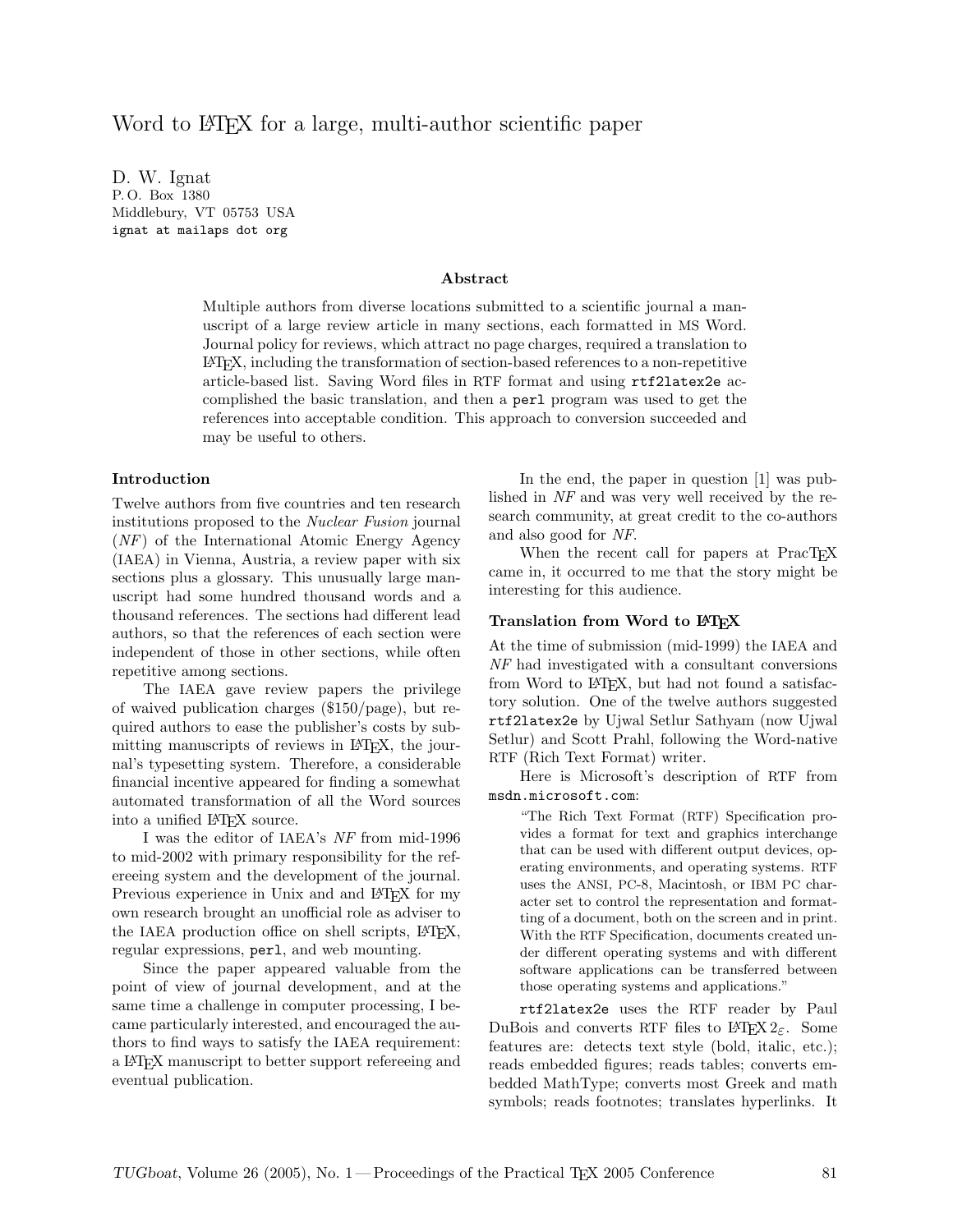should compile on any platform that supports a C compiler. Versions for Macintosh, Unix-type systems, and Windows are available. The distribution, issued under the terms of the GNU General Public License as published by the Free Software Foundation, comes with example .rtf files.

The current, and final, version of rtf2latex2e can be found on the Comprehensive TEX Archive Network, http://www.ctan.org/tex-archive/ support/rtf2latex2e and at sourceforge.net.

The result of translation gave the expected

# \documentclass{article} \begin{document} \section\*{1. INTRODUCTION}

and looked good regarding mathematics and tables, but left all citations as footnotes with the expected chaos with repeated references. A typical reference (of the thousands) appeared many times with different chapter-based numbers.

The footnotes were rendered, for example, as [1.\footnote{[1.] Author, A., Some Journal \textbf{36} (1997) 123.}] in section 1, but in generally the same way in section 2, except that the "[1." became "[2.".

One task is to transform the \footnote style that survives after the Word-RTF-LATEX transformation into the normal  $\cite\{...}-\bibitem{...}$ representation of references. More complicated is to detect as identical those references to the same work presented with slight differences; and to detect as distinct those references that are actually different but "look" similar.

The goal was a unique citation in the body, such as \cite{AuthorA36p123}, and a corresponding entry in the bibliography, such as \bibitem{AuthorA36p123} Author, A., Some Journal, {\bf 36} (1997) 123.

The power of perl (Practical Extraction and Reporting Language) and its version of "regular expressions" made order from chaos, and produced material suitable for refereeing, and, eventually, publication.

# Basic regular expressions

A "regular expression" (regex for short) is a generalized string for matching patterns, and possibly replacing whatever is found found with something else. The programs grep (Global Regular Expression Print), sed (Stream EDitor), and the text editor emacs, all of which are part of Unix-like systems, incorporate regex-es. (The tools mentioned above had versions workable under Windows 95, but comments

on the capability of later Windows and Macintosh systems are outside the scope of this document.)

For a flavor of the regex world:

 $/s/01d/New/g : 01d \rightarrow New globally (g)$  $/s$ /^Old/New/ : Old  $\rightarrow$  New at line start (^)  $/s/(\ldots)$ Old/NEW\1/ : xyxOld  $\rightarrow$  NEWxyz

In the last example, the string Old is sought, but only if it preceded on its line by 3 characters, which are to be remembered by the parentheses ( ) with the label  $\setminus$ 1. Then, 01d is to be replaced by NEW but *followed by* the 3 characters just found (here called xyz).

These examples only suggest the full power of searching and replacing available, in particular with perl.

A short summary of regex usage is in Linux in a Nutshell [2], and an excellent introduction is in the Wikipedia [3]. For an advanced treatment, see Mastering Regular Expressions [4]. The GNU Emacs Manual [5] explains using regex-es in editing.

The prime documentation of perl is the "Camel book" now in its third edition [6]. The NF Office happened to rely mostly on the "Llama book" [7] and the pocket-size Desktop Reference by Johan Vromans [8].

# Manipulating the references

The lead author of Ref. 1, Gianfranco Federici, contacted a colleague, Andreas Schott, about the challenge of rationalizing the references. Schott produced a perl script foot2cite.pl which accomplished the task.

A few years previously the NF Office had developed a collection of bash [9] shell and perl scripts to produce print masters and files for mounting PDF and HTML [10] articles on the IAEA web server. The LATEX source of individual articles led to tables of contents and indexes of authors and subjects from individual article source files with the help of native LATEX markup plus additional markup commands of the local style file. From that experience<sup>1</sup> it appeared interesting to develop an IAEA-local program which could be the base of solutions that might be needed in the future. Some features of the resulting ref\_manip.pl are described in the following.

The idea is to use the "hash" facility in perl. Here, a hash is a 1-dimensional array in which the index and the value of the index are both character strings. The 1-to-1 hash num2cite connected the Word-original reference number, such as "1.101,"

 $^{\rm 1}$  The utility of combining LATEX with scripting languages has been explored recently in TUGboat; see for example William M. Richter, "TEX and Scripting Languages", TUGboat, Vol. 25, No. 1, p. 71 (2004).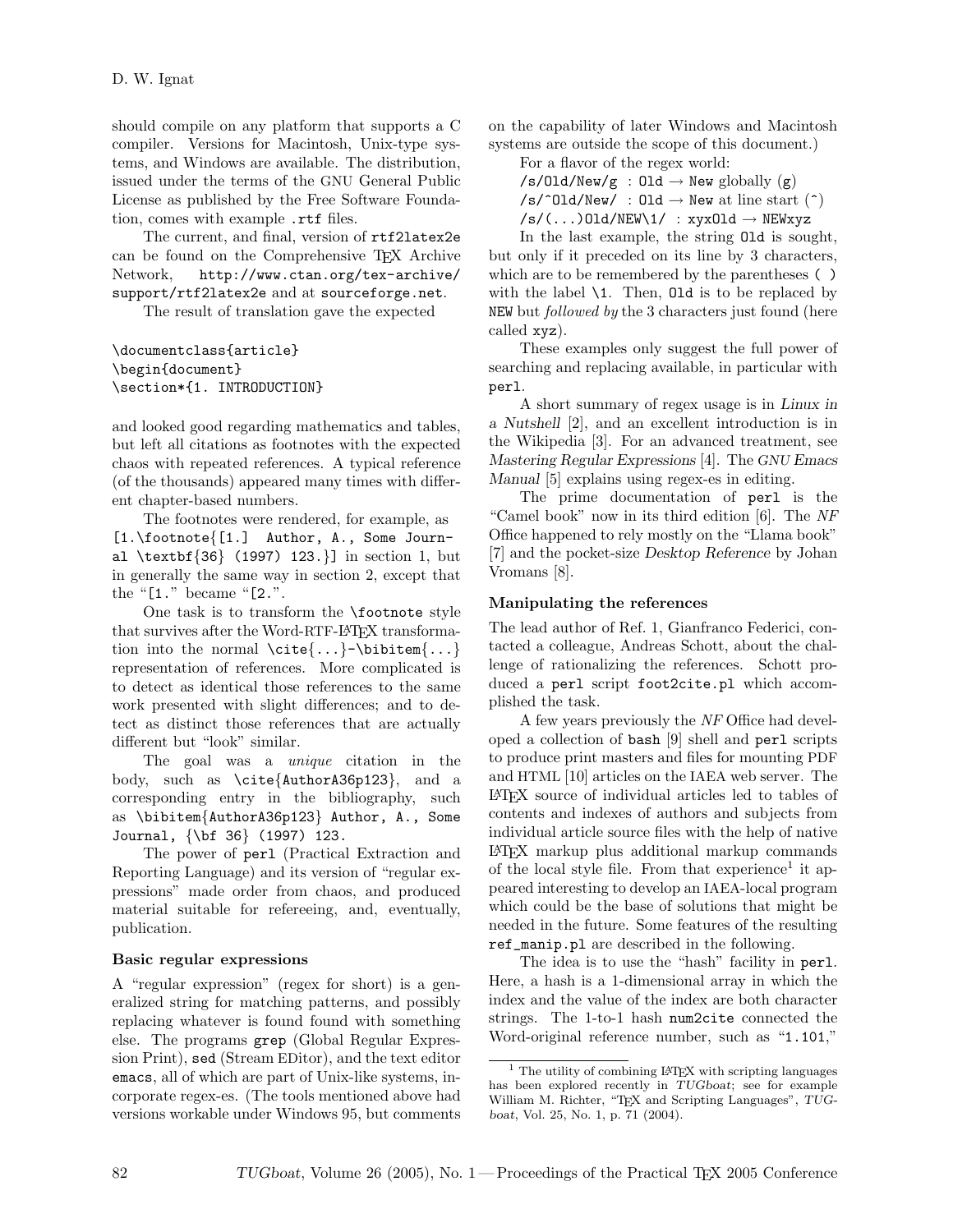to a string designed to be unique (except in pathological circumstances) such as "AuthorA36p123." For diagnostic purposes the 1-to-1-or-more hash cite2nums connected the (uniquely created) \cite and \bibitem string such as "AuthorA36p123" to the (multiple, in general) original reference numbers such as "1.101"; "2.45".

The multiple L<sup>AT</sup>EX section files produced by rtf2latex2e are scanned in sequence for a footnote. If footnote-style text of the nature author-journalvolume-page is found, then an identifier string is made of the first author's last name, first initial, volume number, page number (AuthorA36p123). The text of the reference is entered in a holder for the bibliography under \bibitem{AuthorA36p123}, while the footnote is replaced by \cite{AuthorA36p123}. Next, the two hashes receive the appropriate entries — such as "1.101" and "AuthorA36p12" with the help of a counter in the perl script. That counter should not become out of synchronization with the footnote numbers given in the paper unless there is is a mistake in the original text.

The references not citing journal articles are detected by the absence of a bolding of an alphanumeric volume number in a footnote. In that case, the cite/bibitem identifier is formed from the first twenty alpha-numeric characters in the citation, excluding all white space. Again, the text of the reference goes to the bibliography as a \bibitem.

If the footnote is to a previously used number, such as [1.101] or [2.202], then the num2cite hash is used to enter the citation with the \cite format, without adding anything to the bibliography.

In the script as developed, pre-processing of the raw section files does, for example, the following:

- takes out explicit section numbering
- makes all citations (recall, they are of the \footnote type) begin in column one as \CITE[...] and occupy one entire (sometimes very long) line
- makes the bolded volume numbers into a particular form that will not confuse later searches for a right brace closing the footnote.

That pre-processing is no doubt a sign of ignorance of the full power of perl, and no doubt extends the execution time. However, execution time is not a practical issue, but being able to construct the script in small pieces that do small, easily testable, things was very much an issue in the environment of the NF editorial and production offices.

The final pass changes \CITE[...] into \cite{...}, writes the \bibitem{...} entries, and, optionally, saves the hashes num2cite and cite2nums for diagnostics.

There are vulnerabilities. A simple one, which could be programmed around, is that the original footnotes cannot contain inside them the characters [ ] or, other than for volume bolding, {}. A more difficult vulnerability, practically speaking inevitable, is that truly identical references have to be presented in pretty much the same way. There is probably no automated way to defend against typographical errors in the names, volume or page numbers. (The potential vulnerability to different amounts of white space had a simple defense.) However, an off-line sort of all the \cite and \bibitem texts would have a good chance of revealing a problem.

### The result

The processing into IATEX of the first draft manuscript created one format completely common to all contributing institutions and authors. With that common form, adjustments in response to the concerns of the NF editorial office and referees became easier, as did changes originating with the paper's authors as the review developed. Even so, the refereeing process was extensive, which is not uncommon for articles appearing in NF, and particularly articles of such a length.

Independent of what the authors of Ref. 1 feel about their article and the process of publishing it, the publishing journal and its home organization have interests.

The Institute for Scientific Information (ISI) keeps track of an "Impact Factor" (IF) for thousands of journals [11]. The IF is (at least approximately) the number of citations to a journal divided by the number of articles in the period studied. Nature and Science have IFs in the 20–30 range. The very prestigious Physical Review Letters has an IF around 6, and the Physical Review, (series A, B, C, D, and E) is typically between 2 and 3. Journals covering plasma physics and nuclear fusion range from 0.5 to 3 or so, and NF is consistently the highest in the group. In the six years ending in 2003 NF was between 2.2 and 3.4.

According to Google's newly introduced "Scholar" service, articles from all journals covered referenced Ref. 1 23 times, which is unusually high for the sub-field of science and engineering covered by NF. (The time frame was not apparent from the information at Google.)

Records available at the IAEA show that for Ref. 1 there were 162 downloads in 2003, placing it number 7 in the top 10 downloads for that year;